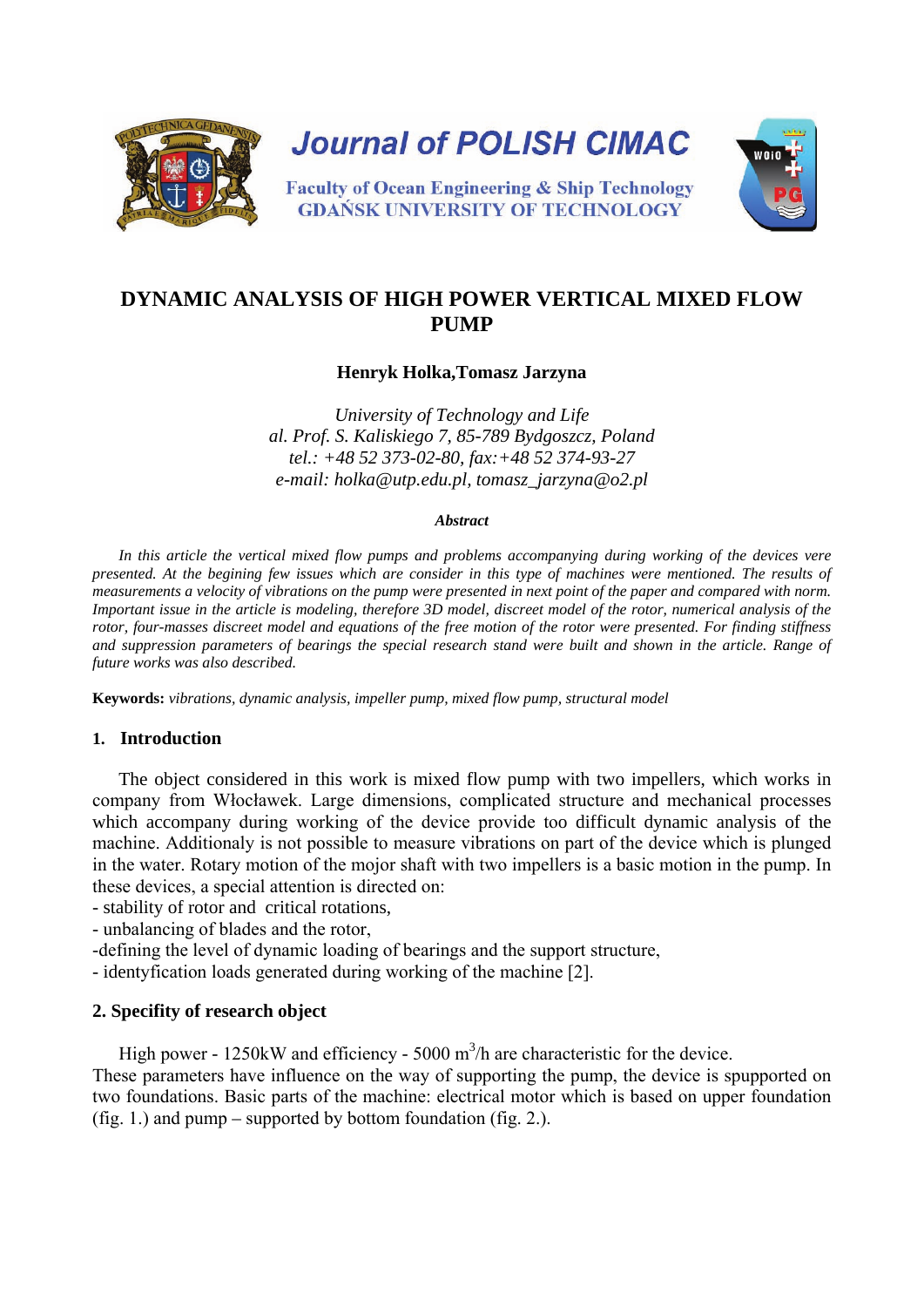



*Fig.1. Electrical motor of mixed flow pump*

*Fig.2. Part of machine to escape the water*

In one hall were installed 8 same pumps, because demand of water is different. The measure of vibrations is difficult when few devices are working together. Ratory speed of the pump is established on 740 rpm.

### **3. Results of measures**

Measures of vibrations were based on norm PN – ISO 10816-1:1998, which describe border levels of intensity of vibrations for classified devices (tab. 1). The considered pump is classified as III class, but intesity of vibrations in B zone (for devices admitted to long exploitation).

| <b>Velocity of vibrations</b><br>RMS in mm/s | <b>Class</b><br>I | <b>Class</b><br>$\mathbf{I}$ | <b>Class</b><br>Ш | <b>Class</b><br>IV |  |
|----------------------------------------------|-------------------|------------------------------|-------------------|--------------------|--|
| 0,28                                         |                   |                              |                   |                    |  |
| 0,45                                         | Α                 | A                            | A                 | A                  |  |
| 0,71                                         |                   |                              |                   |                    |  |
| 1,12                                         | B                 |                              |                   |                    |  |
| 1,8                                          |                   | B                            |                   |                    |  |
| 2,8                                          | $\mathsf{C}$      |                              | B                 |                    |  |
| $\overline{4,5}$                             |                   |                              |                   |                    |  |
| 7,1                                          |                   | $\mathsf{C}$                 | C                 | B                  |  |
| 11,2                                         |                   |                              |                   | $\subset$          |  |
| 18                                           | D                 | D                            | D                 |                    |  |
| 28                                           |                   |                              |                   |                    |  |
| 45                                           |                   |                              |                   |                    |  |

|  |  |  | Tab. 1. Border values of intensity of vibrations according to PN-ISO 10816-1:1998 |  |  |
|--|--|--|-----------------------------------------------------------------------------------|--|--|
|  |  |  |                                                                                   |  |  |

Measure points of vibrations are shown on figure 3, results of measures in table 2.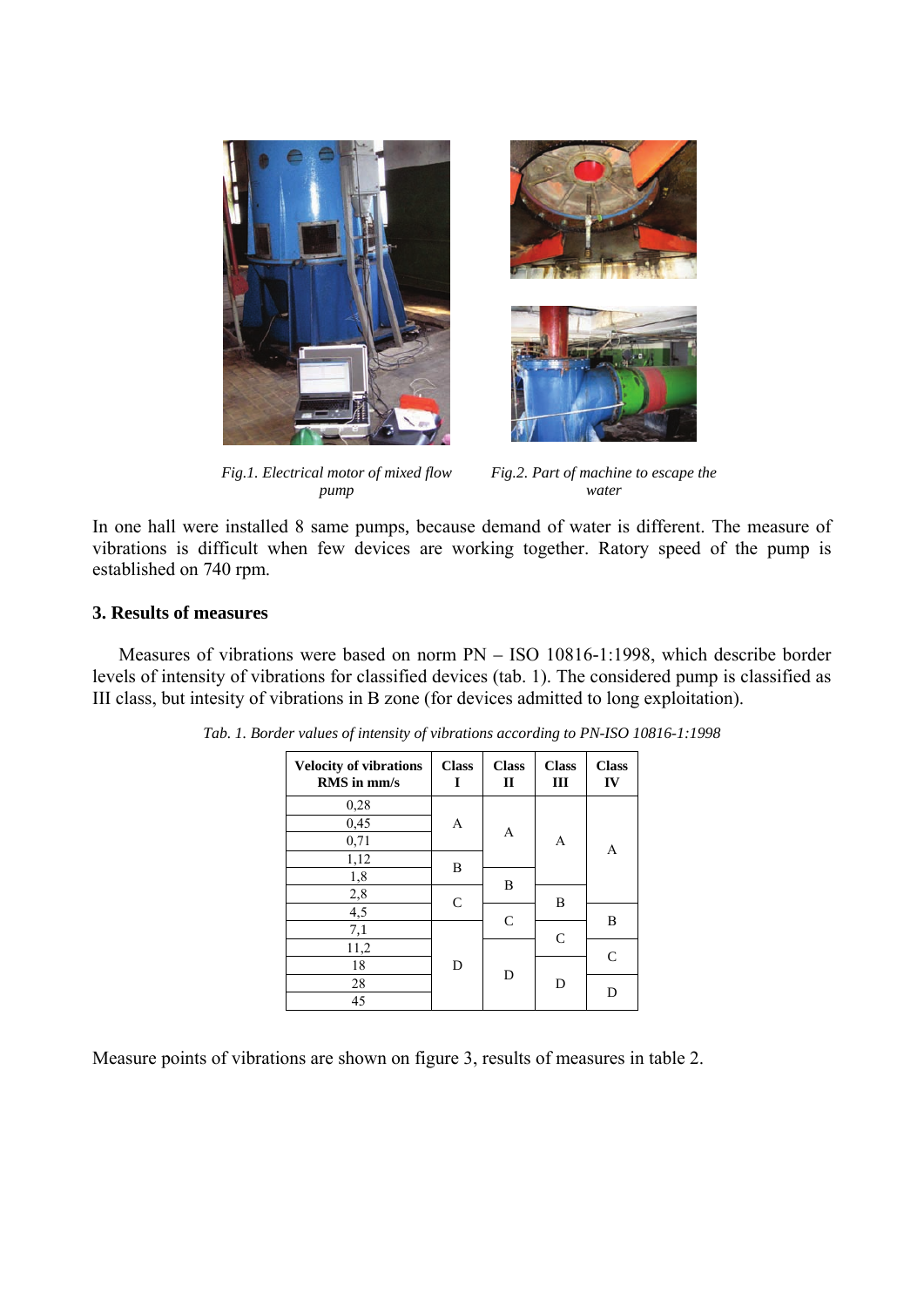

|                  | Direction of measures vibrations |                                       |                                  |                                       |                                  |                                       |  |
|------------------|----------------------------------|---------------------------------------|----------------------------------|---------------------------------------|----------------------------------|---------------------------------------|--|
| Measure<br>point | X                                |                                       | y                                |                                       | Z                                |                                       |  |
|                  | Veloc.<br>$\lceil$ mm/s $\rceil$ | Accel.<br>$\left[\text{m/s}^2\right]$ | Veloc.<br>$\lceil$ mm/s $\rceil$ | Accel.<br>$\left[\text{m/s}^2\right]$ | Veloc.<br>$\lceil$ mm/s $\rceil$ | Accel.<br>$\left[\text{m/s}^2\right]$ |  |
| 1                | 4,0108                           | 1,2332                                | 5,5884                           | 1,8884                                |                                  |                                       |  |
| 2                | 5,0412                           | 1,3568                                | 5,158                            | 1,6092                                |                                  |                                       |  |
| 3                | 1.394                            | 1,2896                                | 1,5112                           | 1,7412                                |                                  |                                       |  |
| 4                | 1,276                            | 0.61                                  | 1,1312                           | 0,7532                                |                                  |                                       |  |
| 5                |                                  |                                       |                                  |                                       | 2,2176                           | 0,7012                                |  |
| 6                | 0,6392                           | 0,7288                                | 1,3912                           | 0,6996                                |                                  |                                       |  |
| 7                | 1,1968                           | 0,4456                                | 0,7972                           | 0,7984                                |                                  |                                       |  |
| 8                |                                  |                                       |                                  |                                       | 0,4552                           | 0,5628                                |  |

*Tab. 2. Results of measures*

*Fig. 3. Measure pionts of vibrations* 

### **4. Modelling**

For creating spatial model (fig. 4.) of the pump, documentation 2D were used. The model was useful to numerical analysis and wizualization how the device works. Additionally, the model is used to fast estimate physical properties of elements like for example: moments of inetria or centers of masses.



*Fig.4. Cutting view of vertical mixed flow pump*

Basic part of the pump is consisting from three rotors, which are connected by stiff clutches and two impellers. Whole part was numerical analyzed in MSC.ADAMS program. Parameters of stiffness and suppression were taken from literature:  $k=1.10^5$  N/mm,  $c=1$ Ns/mm. Results of the analysis are shown on figure 5.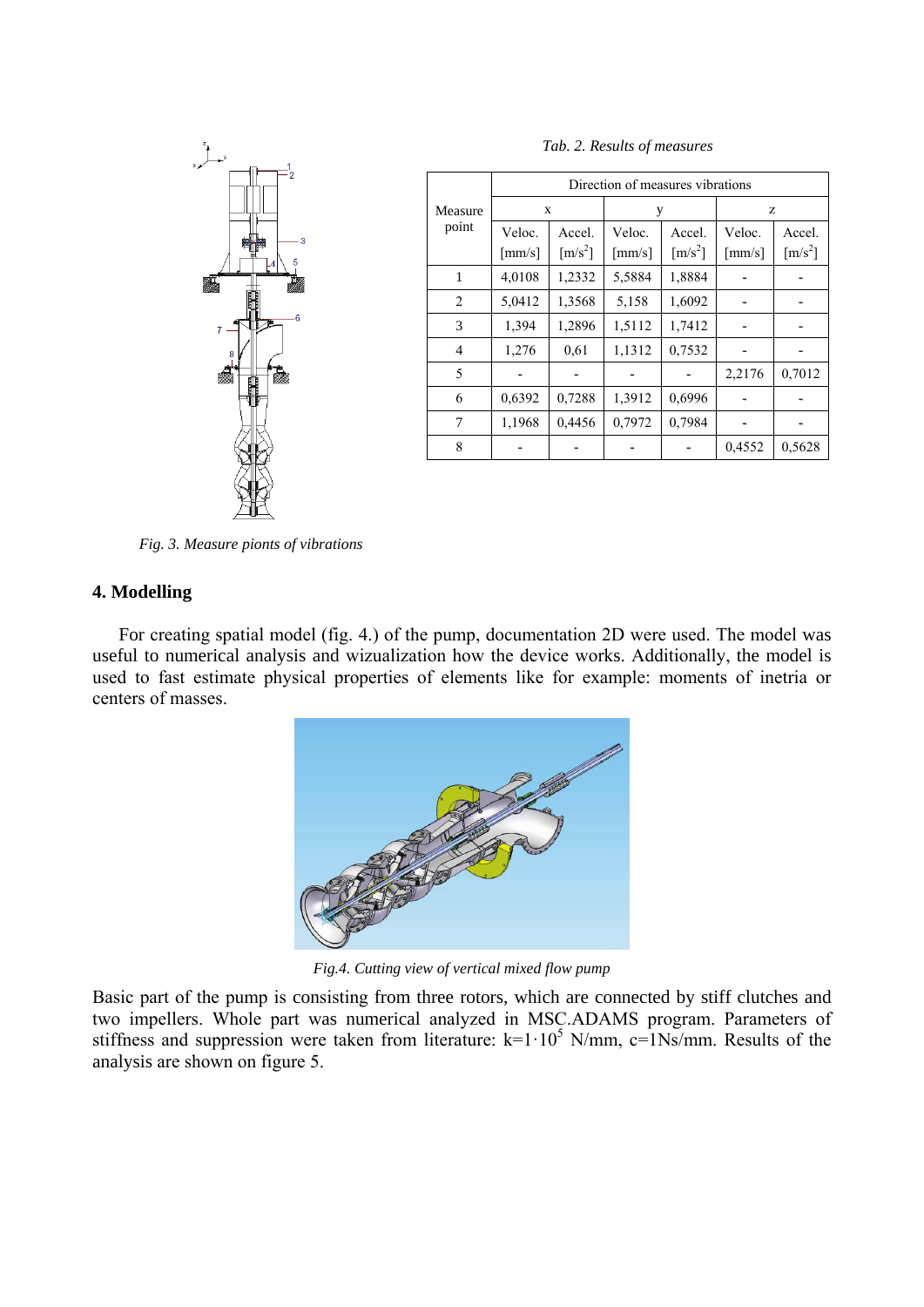

*Rys. 5. Numerical analysis in MSC.ADAMS program*

Results of the numerical analysis and energetical Rayleigh's method were used to creation fourmasses discreet model of rotor stiffness supported (fig. 6.).



*Fig. 6. Discreet model of rotor*

For the model equations of the free motion were written (1):

$$
\delta_{11}m_1 y_1 + \delta_{12}m_2 y_2 + \delta_{13}m_3 y_3 + \delta_{14}m_4 y_4 + y_1 = 0
$$
  
\n
$$
\delta_{21}m_1 y_1 + \delta_{22}m_2 y_2 + \delta_{33}m_3 y_3 + \delta_{24}m_4 y_4 + y_2 = 0
$$
  
\n
$$
\delta_{31}m_1 y_1 + \delta_{32}m_2 y_2 + \delta_{33}m_3 y_3 + \delta_{34}m_4 y_4 + y_3 = 0
$$
  
\n
$$
\delta_{41}m_1 y_1 + \delta_{42}m_2 y_2 + \delta_{43}m_3 y_3 + \delta_{44}m_4 y_4 + y_4 = 0
$$
\n(1)

where:

 $\delta_{ii}$  – Maxwell's coefficients,

 $m_i$  – discreet masses,

 $y_i$  – statical deformation of rotor,

and solved. At present the model is werryfied.

The discreet model is simply in relation with real object. Therefore, in next step the parameters of stiffness and suppression of supports will be regarded. Parameters of k and c were taken from literature. Verification of the parameters will be done in experiments. Price of real bearings in high, therefore research stand for bearing with different diameter, clearance between toe and bearing, pressure of reinforced water, rotary speed of rotor was built (fig. 7.).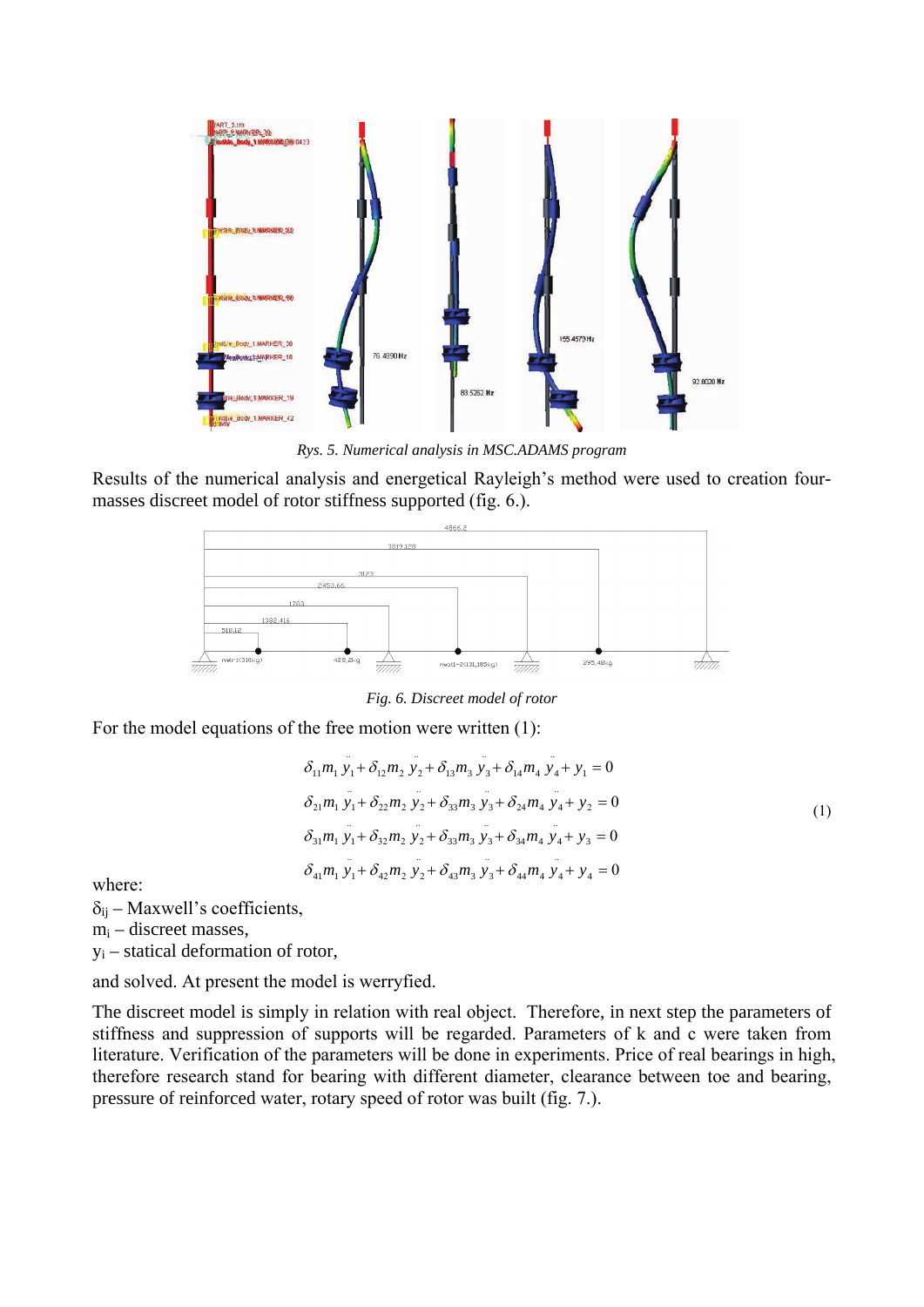



*Fig. 6. Research stand* 

For different diameters of bearings, it is planed to find formula which will be use for finding k and c parameters.

# **5. Range of future works**

Next works will concern the following topisc:

- creation of mathematical model which will nclude stiffness and suppression parameters,
- identyfication of bearings parameters,
- identyfication loads generated during working of the machine,
- reserching of stability of rotor and critical rotations,

- reserching of inluences between different places of supports and durability of plugging and bearing,

- reserching of inluences kinematical random impacts from trunk and rotor's vibrations,

- describing guidelines for construction changing.

# **6. Conclusions**

1. Problems with veryfication of ceated model exist, because is not possible to measure vibrations on all parts of the object.

2. Measures of velocity of vibrations showed that them (these, their?) values are higher than those described in norm.

3. Created discreet model will be developed by consider parameters based on reserches.

4. Beginning calculations showed that torsional vibrations can be skipped.

### **References**

[1] Borkowski, W., Konopna, S., Grochowski, L.: *Dynamika maszyn roboczych*. Wydawnictwa Naukowo – Techniczne. Warszawa, 1996.

[2] Gryboś, R.: *Drgania maszyn*. Skrypty Uczelniane Nr 1927, Wydawnictwo Politechniki Śląskiej, Gliwice 1994.

[3] Jędral, W.: *Pompy wirowe*. Wydawnictwo Naukowe PWN S A, Warszawa 2001.

[4] Kiciński, J.: Modelowanie *i diagnostyka oddziaływań mechanicznych, aerodynamicznych i magnetycznych w turbozespołach energetycznych*. Wyd. Instytutu Maszyn Przepływowych PAN, Gdańsk 2005.

[5] Muszyńska, A. *Rotordynamics*, CRC Press Taylor & Francis Group Work V. Machinery Vibration, McGraw-Hill, 2005.